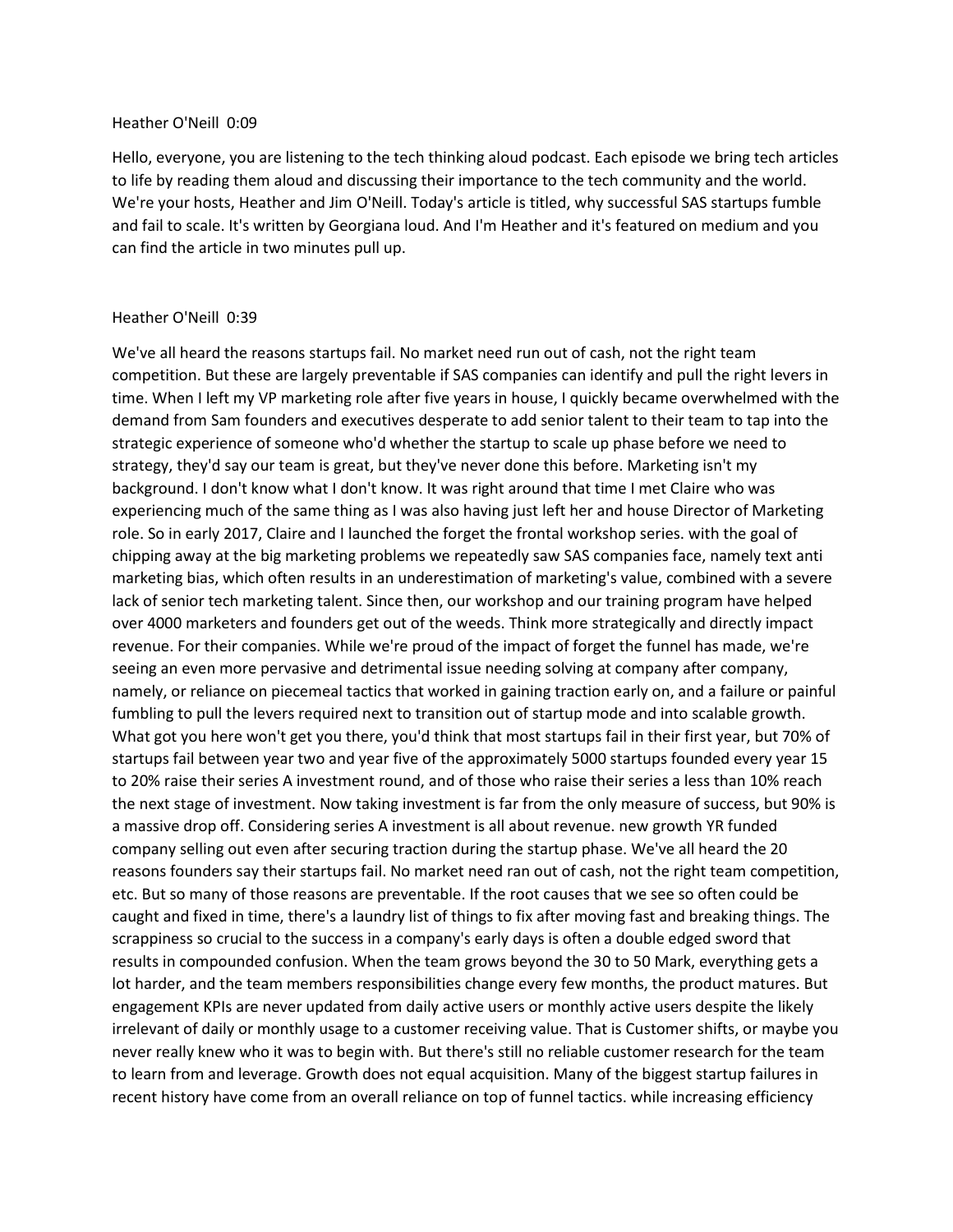during activation, retention and expansion go ignored. Expansion revenue should make up 20% to 30% or more of monthly revenue. But for most subscription companies, it's less than 10%. acquisition is disproportionately relied on for growth by SAS C level executives and founders who spend nearly 75% of their time on acquisition. Team members are quietly drowning in the Kool Aid. The team may be giving it their all, but the results are rarely what you hope they'll be. There's the hum of stress in the background as vague targets loom there's still plenty of kool aid to go around. But sometimes unbeknownst to The founders morale is well unclear. Since launching forget the funnel, we've heard from hundreds of SAS marketers about what they struggle with lack of trust from their stakeholders, lack of mentorship, and lack of strategy. Team members who were brought on during the company's startup phase were often hired early in their career and are now taking on responsibilities. They may not have enough experiencing or bandwidth for tech and doesn't exactly have the best employee retention track record. And there's a notable Exodus among marketers, women and underrepresented groups ignore these problems long enough and growth starts flatlining. revenue goals go unmet. Frustrated hires leave New Features launched to crickets pressure mounts to acquire more customers yesterday, how startups can actually scale up. The SAS business model lives and dies by customer relationships and loyalty. The fate of your SAS company depends on your ability to grow valuable, consistent experience to customers across their entire journey with your brand over time, you need to do this more and more cost effectively as a company grows. Failure to do this equals failure to grow. Moving beyond initial traction to to growth requires, number one, looking to your best customers for insights. And then based on those insights, shining a light into the gaps in your strategies, your messaging, and potentially even how you've positioned your product in the market number to operationalize using those insights to democratize understanding, so your team can consistently create valuable experiences at critical Customer Success milestones, even as headcount increases rapidly. Number three, graduating from handicapped marketing practices as a primary vehicle for increasing annual recurring revenue. Unlocking revenue needs to happen across the entire customer excellence Number four, putting the right people in the right roles or giving them the resources they need to grow in their current ones. For fun, let's do some math. We're going to keep it simple by looking at just one traffic source. Pretend your SAS company currently acquires new customers via paid marketing at the following rates \$500 a month on paid marketing 5000 monthly website visitors from paid marketing campaigns 5% monthly conversion rate from website visits to trial signups 5% monthly conversion rate from trial signups to new paying customers in a CV annual contract value of 1200 dollars per customer \$100 a month times 12 months. This generates \$15,000 and new AR every month shown below. Now let's pretend your goal is to double that amount to \$30,000 and new AR monthly from a quick comparison It's clear that doubling the paid acquisition is the least effective way to reach this goal. Not only do improving KPIs further along the customer journey, cut acquisition costs in half. They also continue driving improved results indefinitely, whereas paid spend stops working well as soon as you stop paying. Keep in mind this simplified example doesn't account for improving touch points further along the customer journey, like reducing churn, increasing the amount of new customers referred by existing ones etc. But again, moving the needle on metrics like trial signups new customers lifetime value, churn etc. isn't a game of random guessing check. It requires deeply understanding what your customer needs to feel valued at each of those touch points. Eric wires operationalize that customer understanding for your team. And it requires giving your team the tools and skills they need to build high value and revenue generation. experiences for your customers. since at least one and more often, several of these growth lovers are neglected by scaling companies. The over Alliance on top of funnel tactics continues indefinitely until it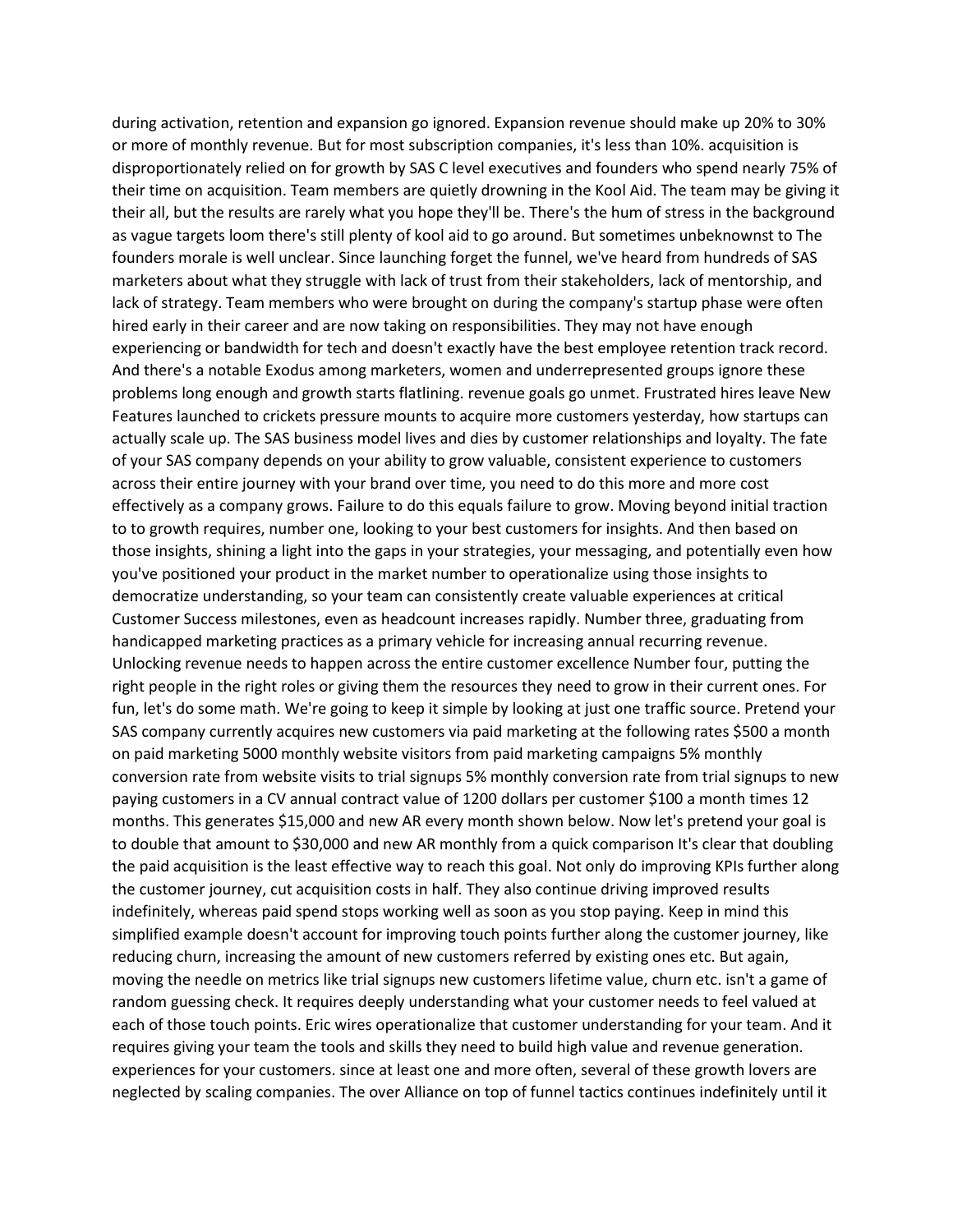eventually does lasting damage to the business. Don't let this be you. Companies need to take the big leap from viewing customers through a macro lens and account holder, a subscriber a segment or a persona to viewing customers as a single sentient human being and then operationalize that view. Victor Milligan cmo Forrester. This article is written by Georgiana alaoui, a SAS marketing and growth advisor. Her website is hey elevate calm where she works with Claire selling trap. She is also the co host of forget the funnel

# Heather O'Neill 10:01

Everyone, we're very excited today to be here with Gilardi, who wrote the article that we just heard. Jia will be able to give us a bit of perspective on the conversation that we're having today. Would you like to give us a bit of your background?

# Gia Laudi 10:14

Sure, yes. First of all, thank you so much for inviting me on. I am honored. And I'm so glad that you liked the article. Yeah, so a bit of my background, I've been doing marketing for about 20 years. And I hate using that number because it's such a big one. And it makes me feel really old. But I really have been, you know, it's it's been since like the late 90s, early 2000s that I've been in the digital marketing space. And for the last 10 years, I've been really sort of razor focused on software as a service businesses because I just fell in love with the business models sort of dependency on customers. value. And I just I haven't been able to sort of get away from it. I just love SAS. And so I've worked basically exclusively with SAS companies for the last 10 years.

# Heather O'Neill 11:12

That's awesome. And rather than feel old, feel very wise and experience. I, I personally love getting older. So my cats have arrived. You mentioned that one of the things you loved about being working with SAS companies is the dependency on customer value. What do you mean by that?

# Gia Laudi 11:31

Well, I mean, just the the subscription model basically has built into it that you have to prove value and be valuable over and over and over again and sort of on repeat, and as soon as you're not valuable or delivering value, your customers will turn so.

Gia Laudi 11:51

I especially appreciate that from a marketing perspective, because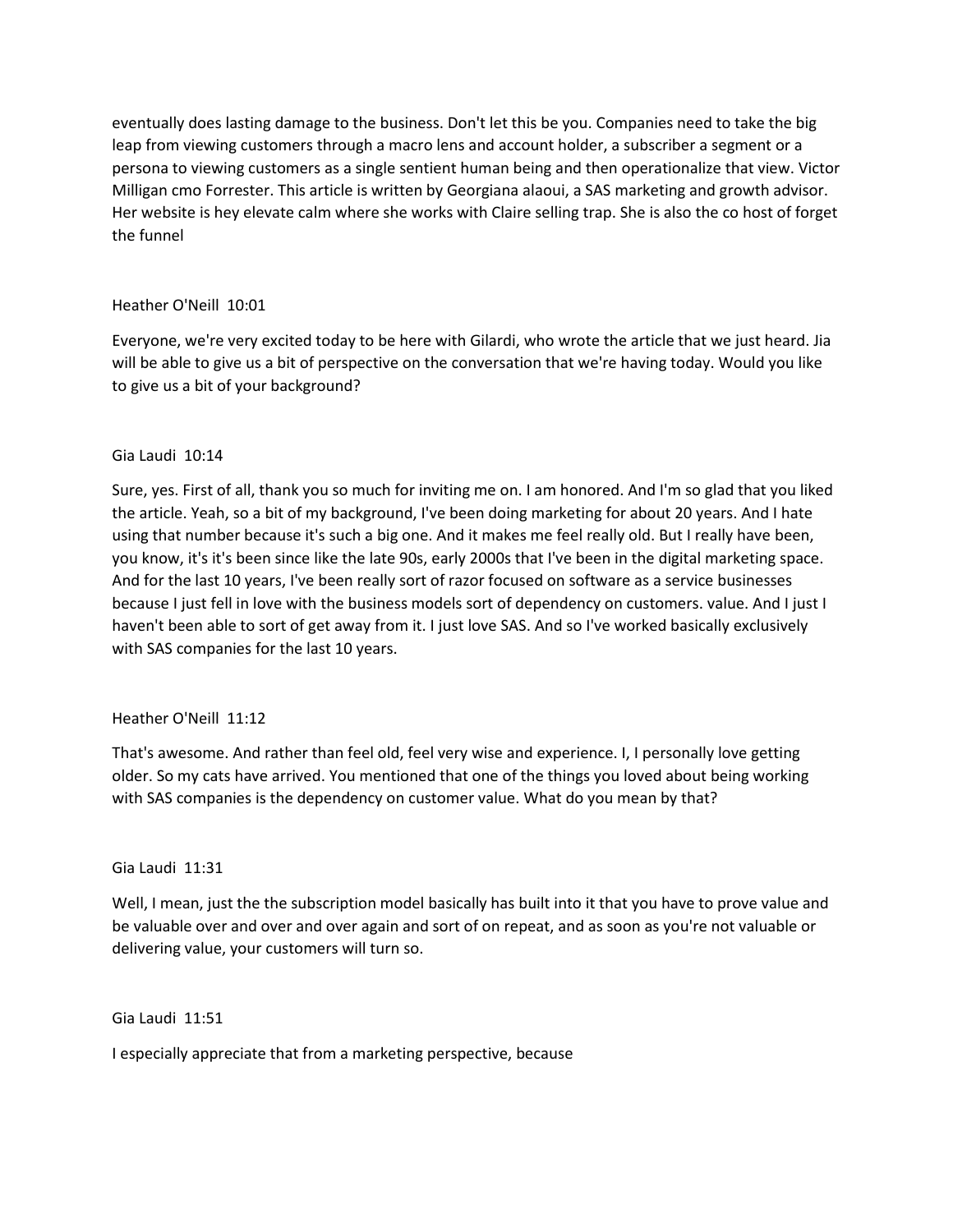## Gia Laudi 11:56

it's the focus isn't entirely on the acquisition. side of things it is, you know, marketing has a huge role to play in sort of that post acquisition world because of that subscription model. And I really love that this business model sort of forces marketing to evolve. And I mean, there's other industries that have forced marketing to evolve, obviously, I know that, you know, ecommerce, and there's no point getting into the industry's there, but on the SAS side of things, and marketers have a ton of value to provide in that continued delivering a value and I think that marketers are uniquely sort of qualified to do that. And they there may be different sort of roles or titles. A lot of people in customer success, do marketing, a lot of people in product, do marketing, but it's still that same sort of marketing hat that gets worn, which I really love and I love helping Companies sort of uncover and or unlock sort of growth opportunities beyond just acquisition. Don't get me wrong. I love acquisition marketing as well. That's where I've spent the majority of my career, mind you, but there's just so much room for growth on the other side of things. And the more that I can help companies sort of recognize those that all better.

## Heather O'Neill 13:21

I think that's a really smart point. I'm not sure if you know, Patrick Campbell from profit. Well,

## Gia Laudi 13:27

yeah, so he talks about this a lot as well. And it's actually at profit Well, a couple weeks ago doing an event. And that's a talking with him about how so much of people's time is wasted or not wasted. But so much of the effort that we put out in SAS companies is on acquiring new customers. And once they become our customers, guess we have customer success, but it's almost like we forget about the fact that we still have to prove ourselves to them over and over again and that there's yet so much opportunity to keep customers that We're we're turning, that would cost us a lot less and give us that revenue that we're looking for. So I think that's a really smart point. I cite Patrick Campbell, probably too often guilty of citing him in like decks. And even actually, in this article, the stats about how I think it's all the ones that that I that I cite often because I've seen this be so so true time and time again is that most sea level execs inside of SAS companies are spending about 75% of their time on acquisition. And to your point, actually, I think most the most recent stat that I heard from him was that it's like four to eight times the impact on growth that like on the expansion and retention side of things. So if you can invest there the you know, the impact is much much larger. Additionally, it was like the amount of revenue that should be represented from expansion is should be somewhere around 20 to 30 percent, but typically it's about 10%. That is also care of Patrick him. Yeah,

Heather O'Neill 15:03

he's a lot of data.

Gia Laudi 15:05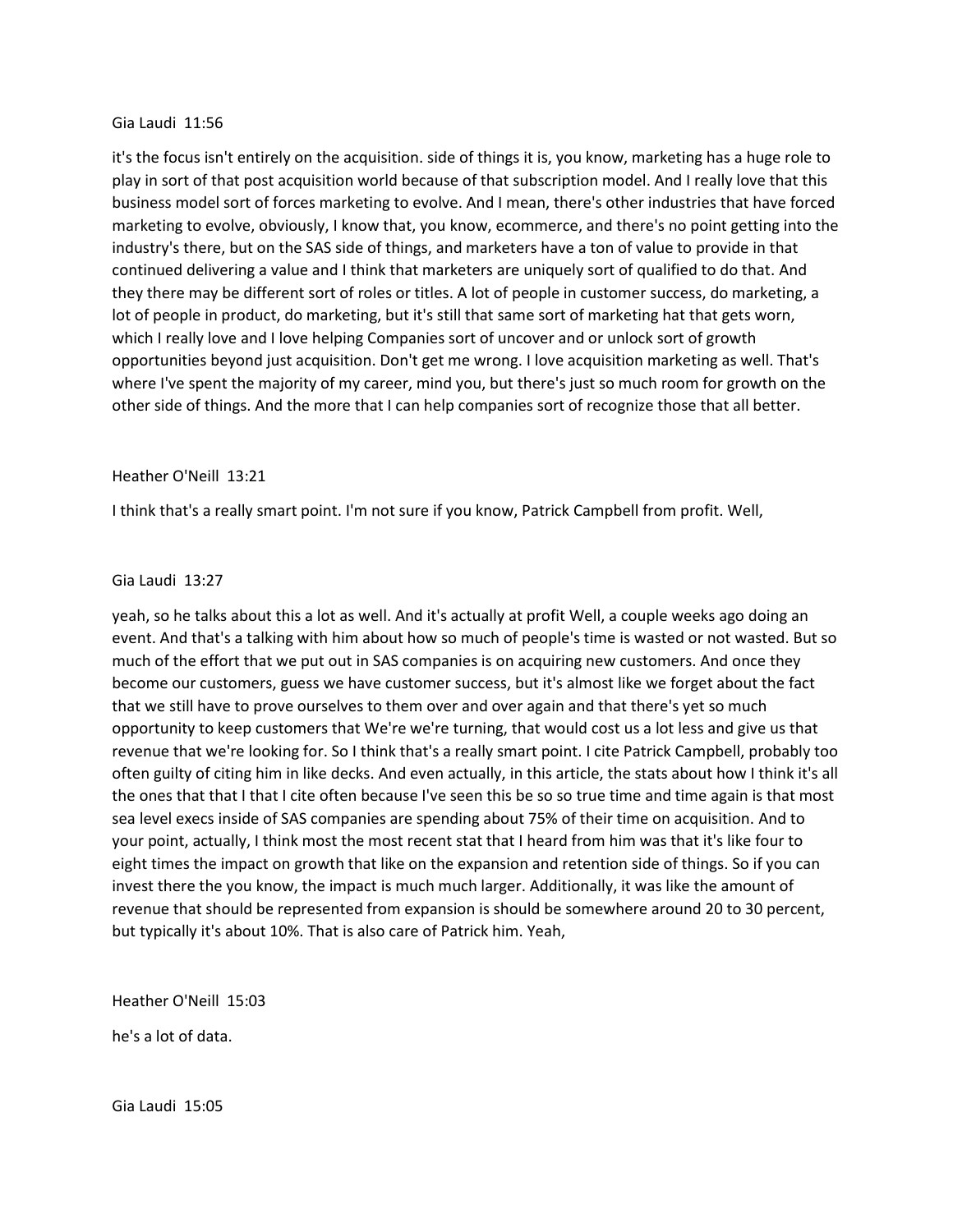Yeah, absolutely. I'm constantly reading his stuff.

#### Jim O'Neill 15:09

I would love to pick up on that thing that you mentioned about expansion and retention and how they need more focus. So I came at this article from a very non marketing background. And so I would love to have you sort of dig in a little bit more to what does that look like? And what is what does it look like to focus on those activities?

#### Gia Laudi 15:28

what I've seen is a lot of companies don't focus on expansion, revenue or or that sort of opportunity, because there's so much like it feels like on the acquisition side, or even potentially the activation side, there's almost never ending opportunity to improve there. There's always more that can be done. And so I feel like there's just a hard sort of, sort of mindset shift to make to equate expensive strategies with the same level of importance as acquisition strategies or activation strategies, or even retention strategies because retention gets a lot of love to right. But expansion seems to be one of those areas that enemy and call it we want to because a lot of people have have different names for expansion that they may, you know refer to it as like monetization or you know, they have different names for it. But there are very valid you know, room there's very valid time to be to be dedicated and spent there. For more mature companies, I think there tends to be or I think there's an opportunity rather, for more mature companies to think about what job does my customer have now that we've solved maybe their first job so so one of the ways that you know, Claire and I love to work with companies is is to sort of identify their jobs to be done which I realized that I don't need to explain to you guys in any way, shape or form I think there's a lot of opportunities for companies to think about, okay, now that we've solved, you know, that first job for them, or now that we've helped them sort of achieve that. Now, what is their job? Right? What how has this person's role changed? What are they focused on next, or now that we've solved this thing for them, and it's possible that they've evolved in their role, it's possible that you know, how your product is involved in their, you know, day to day life has changed, and is due for maybe expansion, there's ways to potentially develop not only the product, but customer communications or customer marketing around helping them be more successful with your product, potentially expanding usage within a company. You know, there there could be add on or upgrade opportunities there. Like I'm getting down to sort of brass tacks of that, yes, there's, there's upgrade and add on potential there. But if you're thinking about like, how can I continue to offer value here, and how can I expand on that value to these customers by helping them be more effective or helping more people in their company use this tool, then it's a very valid way to spend your time just try to solve for those things. And that's in sort of a more established company. But in a more in a earlier stage company, I think there's a lot of pressure to feel like we need to solve all of our customers problems, right out of the gates. And so there could be an opportunity if you're early enough stage. And obviously, I would defer to you on this, for sure. But, you know, I think there is an opportunity to lower the barrier to entry, solve a more specific problem and bake into your longer term strategy, how to provide more value later and expand on that value. You know, being being realized within the company later that later expansion has to be baked into your strategy. Of course, you can't, you know, lower your price point or go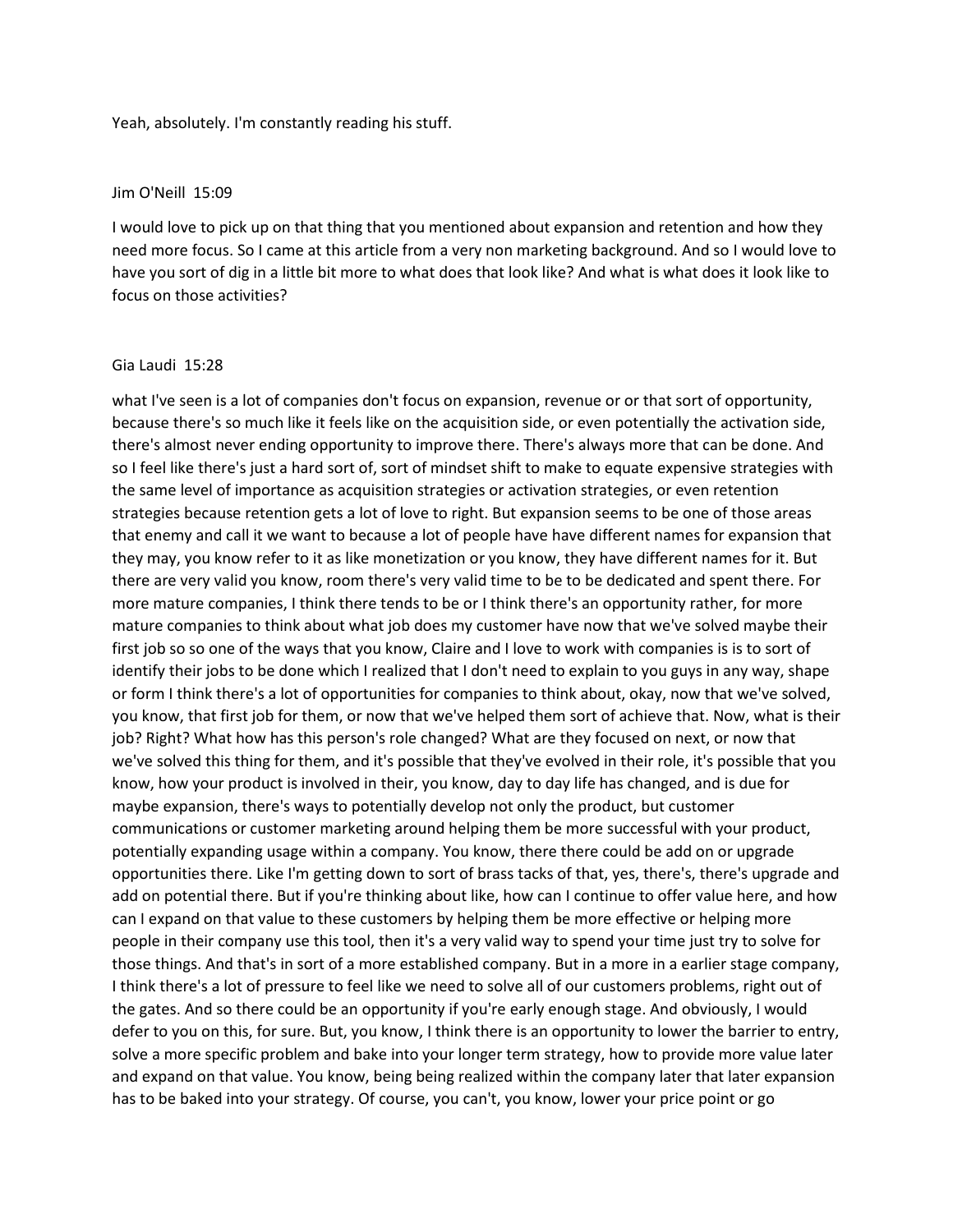freemium without a strategy to expand on that and build on that. But there's absolutely a way to do that. And I think a lot of people Sort of skip that and they go right to, well, when this is a fully featured product, we want to be able to charge, I don't know, \$1,000 a month or \$500 a month or whatever, and they've got this sort of value sort of in their head of what they think this is worth. But I think if you're very strategic about your expansion strategies, you can lower the barrier and still be very, you know, profitable if you're if you're adequately planning for that expansion strategy.

# Heather O'Neill 19:26

Yeah. And I think one of the things that you said about doing that strategy really is something I talked about a lot, especially as I do a lot of mentoring with newer startups. And you're absolutely right. They're always trying to solve all the things and include all the features we call it feature is on the product side. But one of the examples I love to give is Instagram, Instagram came onto the scene. There was 100 different ways to share and categorize and in have photos Facebook was around and doing photos Google had their photo sharing thing. was around smug mug was big deal. You know, when Instagram showed up, there was already so many ways to do photos. And Instagram said, Now we're just doing photos. And that's what we do. And it was so powerful even to this day, you know, people are all over the place on Instagram. And they haven't expanded that much like they, they've moved on to including video, and they keep expanding slowly over time. But it's so much more intentional. And it maps really well to, like you said the problem that they initially solved and then helping solve the next piece of that. And the next piece of that they really, I think more than many other large scale products have taken the time to a focus and be really understand what their customers need. So I think that's a really good point. Jim, you had a follow up?

# Jim O'Neill 20:46

Yeah, well, one of the things that was sort of music to my ears coming at this from a sort of a design background and a very, you know, as somebody who's sort of a lot of marketing to me feels like black magic that I don't understand the idea that a lot of the opportunities to grow and to expand your marketing and your audience happened within the product itself. And that there are tons of opportunities in there to, you know, expand with existing customers and and, you know, help help with retention and everything like that. That makes me happy because it feels like there's so much for everybody on the team to do and to get engaged in that effort.

# Gia Laudi 21:23

Yeah, absolutely. And that's why I always come back to there's so much value, I believe, for marketers to provide post acquisition because there's so many opportunities to, like communicate that value and demonstrate that value. I don't think that can happen inside the product only necessarily, like maybe it could, but should it really, you know, can we sort of build on that make it more valuable and add on, you know, a sort of a customer experience strategy that lives inside and outside of the product that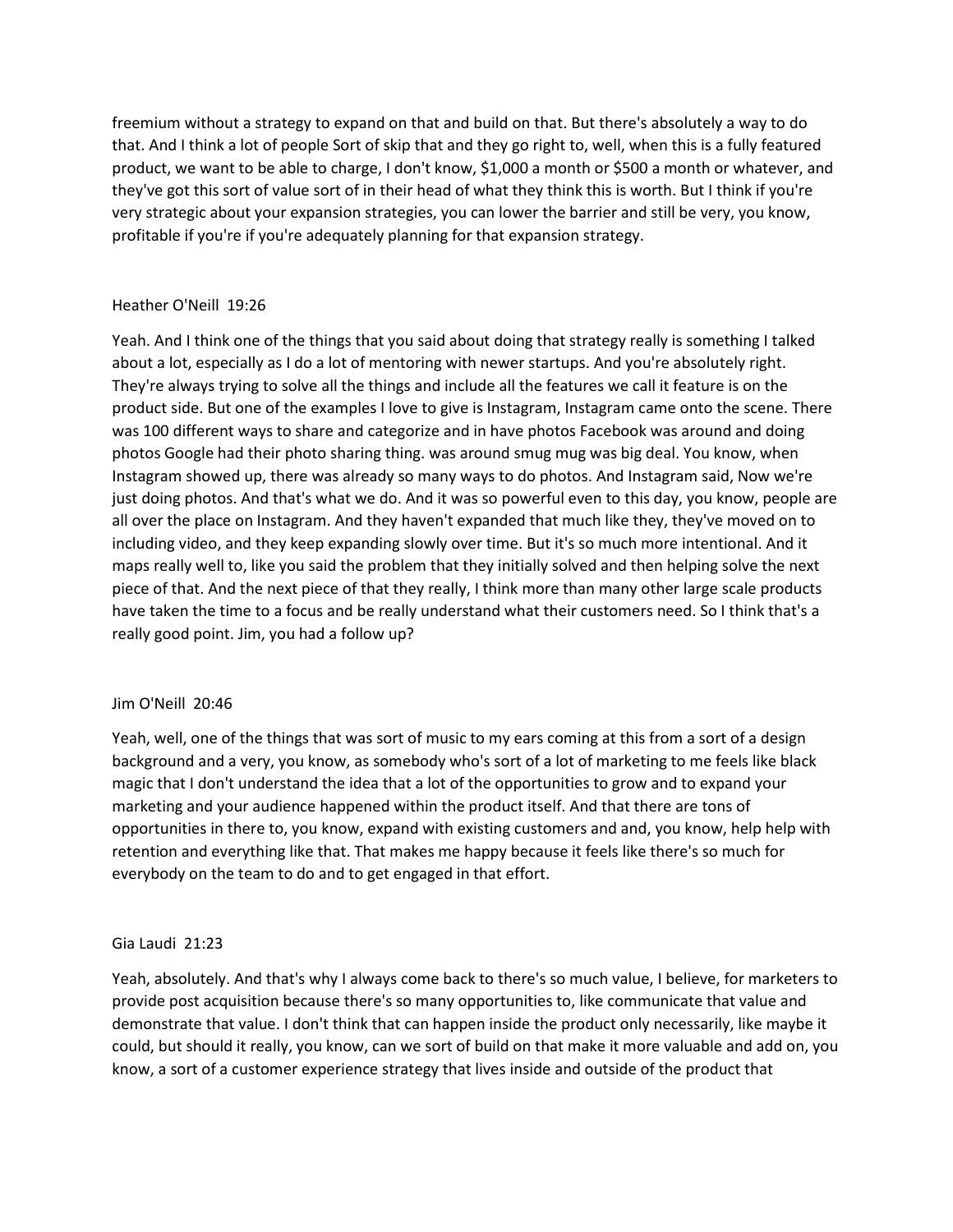addresses not only what life looks like when you're using your tool, but what life looks like outside of using tool and addressing the entire sort of relationship as opposed to just like the user experience.

## Heather O'Neill 22:07

Yeah. And I think that ties in really nicely to more of a movement that's been coming around service design and customer journey maps and sort of looking at the holistic experience. Something else that you said earlier, gee, I thought was also really great. And really important to sort of call out was the idea that once you've helped people sort of solve their first problem, you need to go back and talk to them again, because their world has changed. And I see this a lot of times where people say, Oh, yes, I've talked to my customers, and I now know what to build and I built the thing they want. I don't need to do that again. And I think there's this tendency to forget that no, people, the world everything has. It's constantly changing. It's constantly moving. And so if you're not constantly engaging your customers, and you're not constantly finding out what's going on, some young upstart company in three years is going to blow you out of the water. Like it's going to happen. Yep. That's a really important point.

## Gia Laudi 23:04

Yeah, I mean, again, this is like the subscription model is we don't like to think that our customers making a new decision every month, but in a lot of situations they are right. Like, the,

# Heather O'Neill 23:15

let's not ever, depending. I think it's Sorry, I was gonna say it's not every month, it's more like, oh, five months have gone by. And I'm not using that anymore. I should cancel it because I just paid for five months I didn't need and so there's this like, low period of non usage where you have an opportunity to like bring them back that I think a lot of companies Miss.

## Gia Laudi 23:36

Yeah, absolutely. For sure. I mean, the the continuous value in the in the that continuous improvement. I mean, this is the idea is not like build a wall. I mean, maybe for some people if the idea is just to build a product and then walk away from it. And I'm sure that's maybe a scenario for some, but I think the vast majority are looking to continuously, you know, provide value and retain customers over the long term and you know, continue a really high value relationship with their customers. And the only way to do that is to continue to consistently be valuable to them and build on that relationship and continue improving your product.

Heather O'Neill 24:17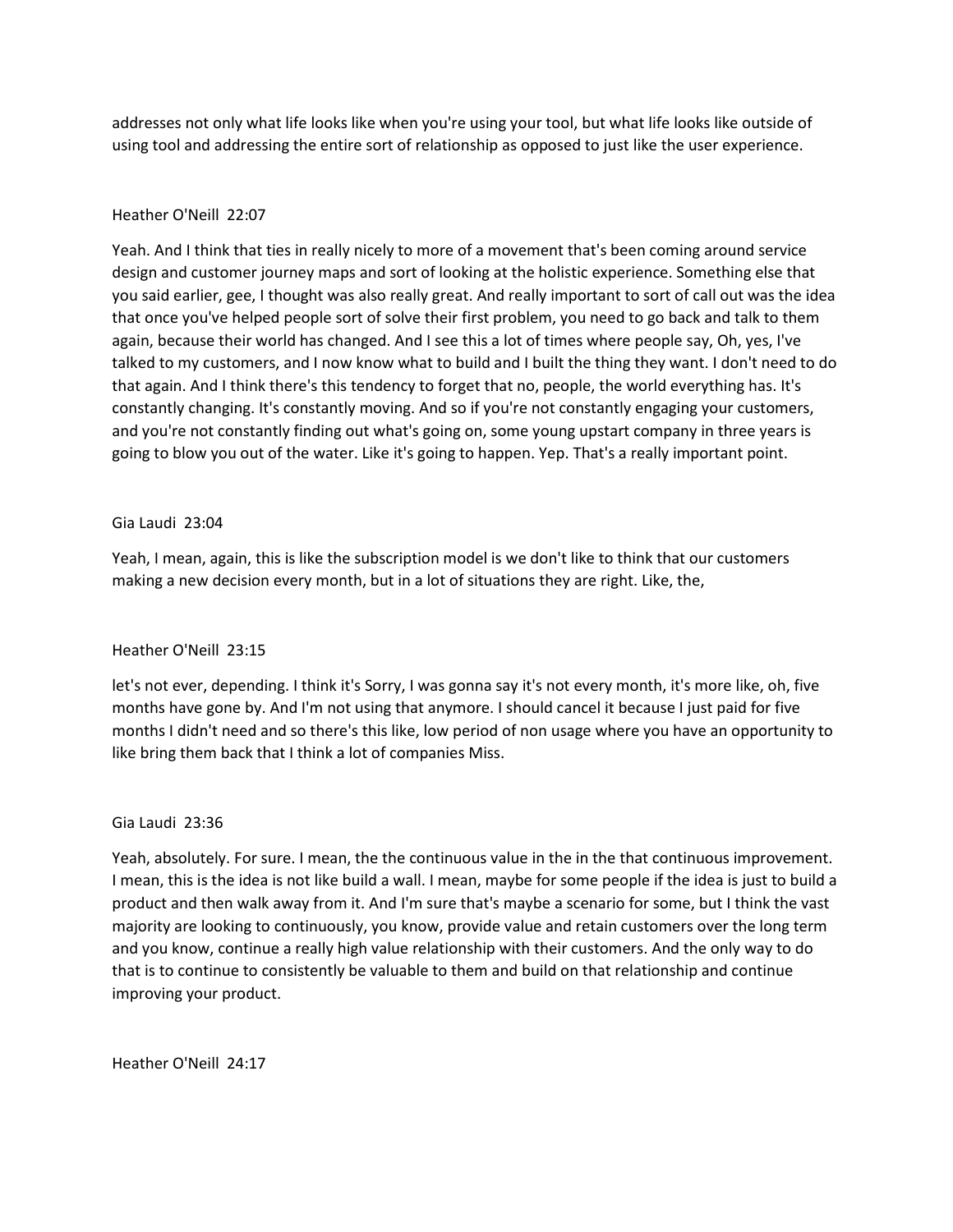Yeah, I completely agree. So one of the things you talked about in your article is the pitfalls that can occur when companies start to scale beyond like 30 to 50 people, which is similar to what I've seen, there's always what you say it really well, you know, what got you there isn't going to get you to the next level. And so I want to talk about what I wanted to ask you about, what does it look like, when you're in this phase of shifting from a really small team where you know, everyone to growing at the size? What does it look like when things are going right versus how it's going wrong? As you outlined in your article?

#### Gia Laudi 24:54

would know who would know the answer to that question? I don't know if anybody would be like, I lived through that and was completely smooth sailing i don't i don't think it's possible to do everything right i think like mess ups and chaos and are sort of par for the course a little bit. And I think you know having a team that has a comfort with chaos I talked about comfort with chaos a lot like I like I repeat myself there but I think that is I I an absolute, like non negotiable piece especially for early team members they have to have a comfort level with things are going to get messy, they have to have a comfort level with giving away their Legos. You're right, so that infinite now infamous first round article about giving away your Legos, I mean, that, that just that article sort of encapsulates this so so well and actually I link out to it when I site to that the growing pains from you know, 30 to 50. So, there's a lot of things that can go wrong. Obviously as you know, we know very well but if your if your team can sort of anticipate what's coming understand that their roles are going to change, potentially, you know, monthly, their titles are going to change. The You know, they're they're going to go from wearing many hats to fewer hats. And that's a good thing. And why is that a good thing? You know, the communication of the leadership team in particular, obviously, like the CEO, having really clear sort of strategy and clear goals, I think is one of the things that there's a lot of pain around when you don't have clear goals or when you know, moving goalposts, something I hear a lot from the teams that I work with. And so if you know if everybody is sort of over communicated to and there's very sort of clear understanding about where the company is headed, and the change that is inevitably ahead for you, and being able to anticipate that and sort of prepared, brace yourself for it. I think things go on. lot better. Also, I really love the actually the one thing actually I'll add to that is that a team's sense of sort of identity and purpose, I think are sort of baked in there. I don't want to say culture because it's not cultural thing. But it is sort of the idea that the thing that everybody gives a shit to sort of solve for the reason why that that people are sort of excited, do the work that they're doing. The customers, they're excited to serve. I think if everybody can sort of maintain their eye on that and their identity and their purpose, I think that helps a lot as well and it helps you sort of weather the blows that come. And then the other thing that I would say that I think really helps sort of mitigate some of the the feelings of chaos is when you can, as a team, create some sort of foundational tools like customer journey maps, or you know, style guides or Obviously strategic planning goes without saying, but I particularly love does it though? Well, I

#### Heather O'Neill 28:08

would be nice if it did. I don't know who you're talking to.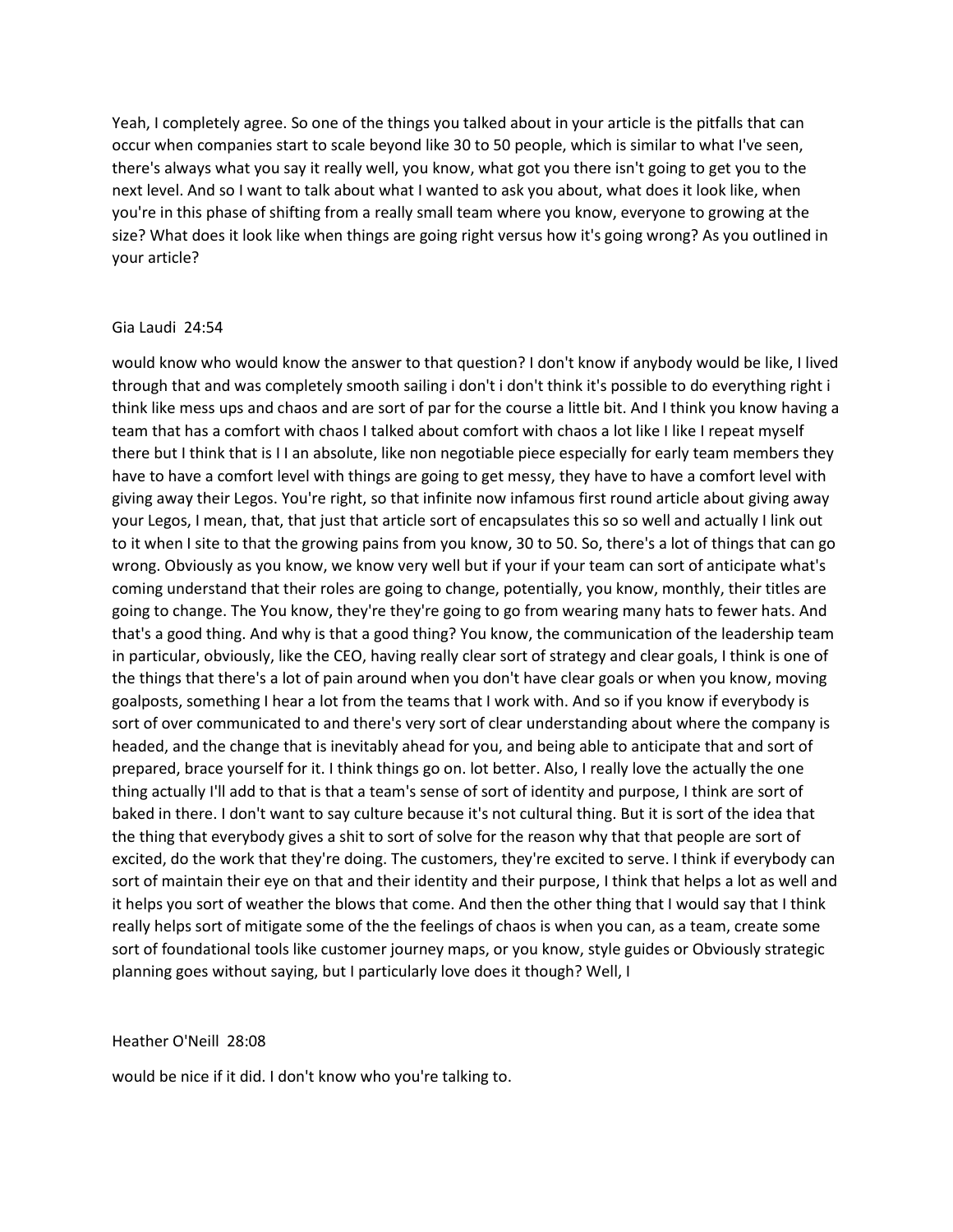## Gia Laudi 28:12

Me, I like to pretend that every, you know, company has this really sort of clear strategic planning framework that they rely on and they have like this go to way that they tackle that. But you're absolutely right. They don't always and obviously, there's, you know, the the important pieces like communicating as much as possible how each company sort of, you know, whether or not it's like top down or bottom up is sort of, you know, depends on on the company, but I would assume that co creating strategies or being part of the strategy, like having the whole team feel like they are invested in the strategy and are contributing to the strategy and can see themselves in it. I think that's critical, obviously. But then I would say that customer journey mapping or customer mapping is another piece that if you can co create that from, you know, marketing, customer success, product, obviously, potentially sales and sort of have those pillars sort of create this sort of democratized understanding of, of your customers that everybody can see themselves represented in and see their role and see the value they provide to the company and that if you can crew co create something like that, I think that's really, really powerful. And it's something that can be built on and scale along with the team as things start to get, you know, chaotic and rules change and people get added or removed.

## Jim O'Neill 29:43

Yeah, that's awesome. I one of the things that I really like about that is, you're talking about aspects of scaling up that have to do on the one hand with sort of alignment throughout the company, which is one of the watchwords that we've been paying a lot of attention to late In our work with clients, but not just sort of alignment in terms of building shared understanding, but also the aspect of belonging, yeah, the whole company and sort of like, see themselves in the overall effort, and, and, and contribute that way for sure.

## Gia Laudi 30:15

And I mean that that's, that is part of the creation process. And it's also part of the like, put it into actual use day to day process. But I think like, the, even who you have involved in creating that type of, I'll call it a document or like resource is really, really critical. Because if if just marketing goes off, and does it or just product goes off and does it, it won't get the, for lack of a better expression, sort of like buying across the company and people will feel less invested in it because they don't see themselves represented or they don't see it as an opportunity for them to contribute.

## Heather O'Neill 30:56

Yeah, and I think this harkens back to something that Jim was Jim is always drawing some art. And he and I were talking about, you know, when you grow, then suddenly one of the things that happens is you have a lot more options for what to do next and sort of some of the idea of what give away the Legos, but on a different scale. And what Jim drew is, is like the square, and everybody's going in, like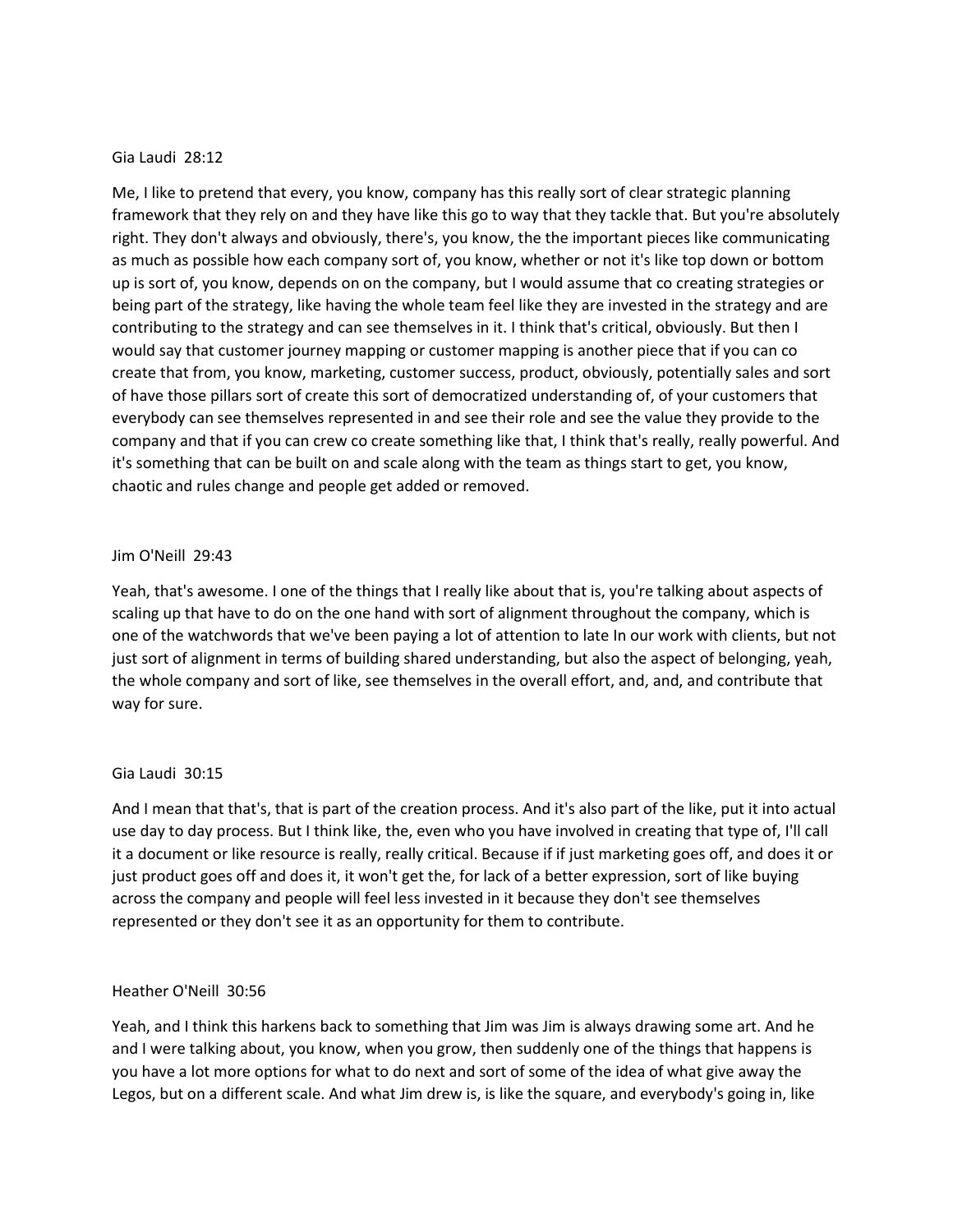different directions, right? But then what you really want is everybody to go in a focused direction. And I think that when companies grow, they suddenly have like, either more revenue or more team members or more funding, like there's something that's gotten bigger, or many things probably that have gotten bigger. And it's like, oh, we can go anywhere. And if you don't bring the team back and align around one direction, you end up with more chaos. And I think that's exactly what you're talking about.

# Gia Laudi 31:45

Is pandemic like, it's crazy. It's crazy. And I it's amazing that even the most customer centric teams, I will get into conversations about Well, we can't do XYZ because this team is responsible for that, or this person is responsible for that, or, you know, there, there's, you know, red tape this red tape that and I'm like, what are we talking about? We're talking about a customer experience here. And at the end of the day, like, there's no other sort of common denominator that should be more important than what customer experience are you building which is why I always land back on customer journey mapping or customer experience mapping as this sort of critical foundational piece because that's how every decision should be made. At the end of the day, it shouldn't be about credit card entered, it shouldn't be about, you know, frequency of use necessarily of your product or shouldn't be about you know, click through on a paid ad campaign for you know, if I can think of the worst case scenario but like, you know, equating business metrics with a company's success as Especially inside of a SAS, you know, business model is really dangerous. And if you don't have a sort of central place to think about KPIs as they relate to your customer success milestones, then how teams are incentivized is just, it's a, it's just spaghetti. And it becomes really, really messy unless you have this sort of centralized view of, Okay, these are our most critical sort of pieces that as a business to be successful in, they have to be representative of your customer achieving value, otherwise, what are we doing,

# Heather O'Neill 33:37

they're not going to stick around. And I think that the other thing I say a lot to people is like, customers don't care that you have five departments and you need this in triplicate. They want to get their job done. If you can't do that, then it's not ever going to be successful for them in the long term. And that's what they're looking for. They don't want to know your corporate infrastructure. They don't want to know how you run things behind The scene they want things to work for them. And if it doesn't, they're going to go elsewhere.

# Gia Laudi 34:04

Mm hmm. And it's a mate. It never ceases to amaze me, amaze me how even the most well intentioned sort of teams and the teams that are customer centricity, you know, will fail somehow to do this. Because your day to day becomes a lot of you know,

Heather O'Neill 34:21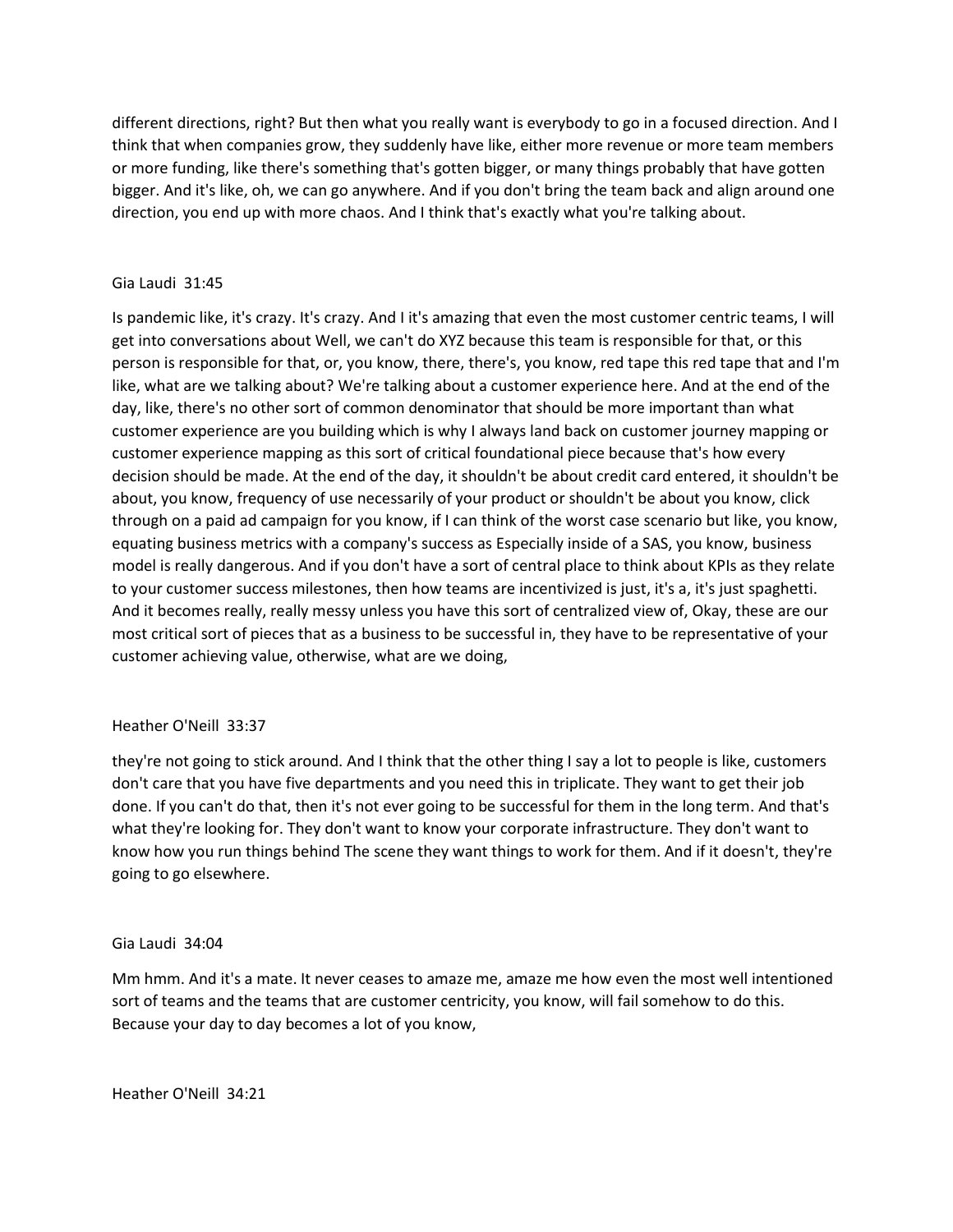these other checkbox. Exactly, yeah.

## Jim O'Neill 34:24

Cool. So we would love to bring this back to some, you know, kind of concrete takeaways. And in the article you have for really excellent ones, specifically for I think, sort of companies in general, but with a marketing focus, you know, in terms of the marketing, the role that marketing plays, and we were wondering if we could sort of take that and ask you to speak about, you know, for other folks at a company at a SAS company, who, you know, maybe on the product team, or, you know, management or don't consider marketing to be sort of their core role. how those things folks can kind of engage with the folks who are doing the marketing role to pursue some of those takeaways and those tactics that you've mentioned.

## Gia Laudi 35:11

So many

## Gia Laudi 35:14

obviously, creating you know, building bridges between product and marketing and customer success and sales is pretty critical. And I think that you know, inside of SAS companies product is sort of the epicenter of of that and there's a you know, I talked to a lot of marketers and we hear you know, from forget the funnel, we hear from a lot of marketers who have chests, so many pains around product and the product team and wanting to better understand how to get more involved and feel more valuable, you know, provide more value and feel more valuable and just sort of play a larger role and stop being sort of thought of as the the arts and crafts Or you know, the selling pins awareness only type marketing, right they, most SAS marketers I think are pretty well indoctrinated into this idea that post acquisition marketing is really important customer marketing is a should be a big component of any SAS company, but I think a lot of them sort of struggle to communicate the value they can provide to product teams and the product managers in particular. So one of the things that I know there's a lot of pain around is like this understanding of like, what is product marketing? Is it a person? Is it a function, if you know what, what are those? There's not a person responsible for it. Then what are the components? And what are those components live in marketing? And one of those components live in product and who's responsible for what and where does one start or stop and the other ones sort of pick up and what are those expectations and so getting if there is nobody in a product marketing role, I think product managers would be You know, and I say this to heads of marketing as well, like, you should be meeting with your product manager as, as regularly as they will let you like, you know, get have a regular one on one with them weekly if they have the bandwidth for it. But definitely a lot of communication needs to be made between those two departments, particularly if there's nobody in a product marketing role. And really understanding like, what are the expectations there? I think is really critical and does not happen. Honestly, I have not seen many companies do this right? If I'm being honest, which is really sad. But it Product Marketing still feels a little bit like the Wild West like should it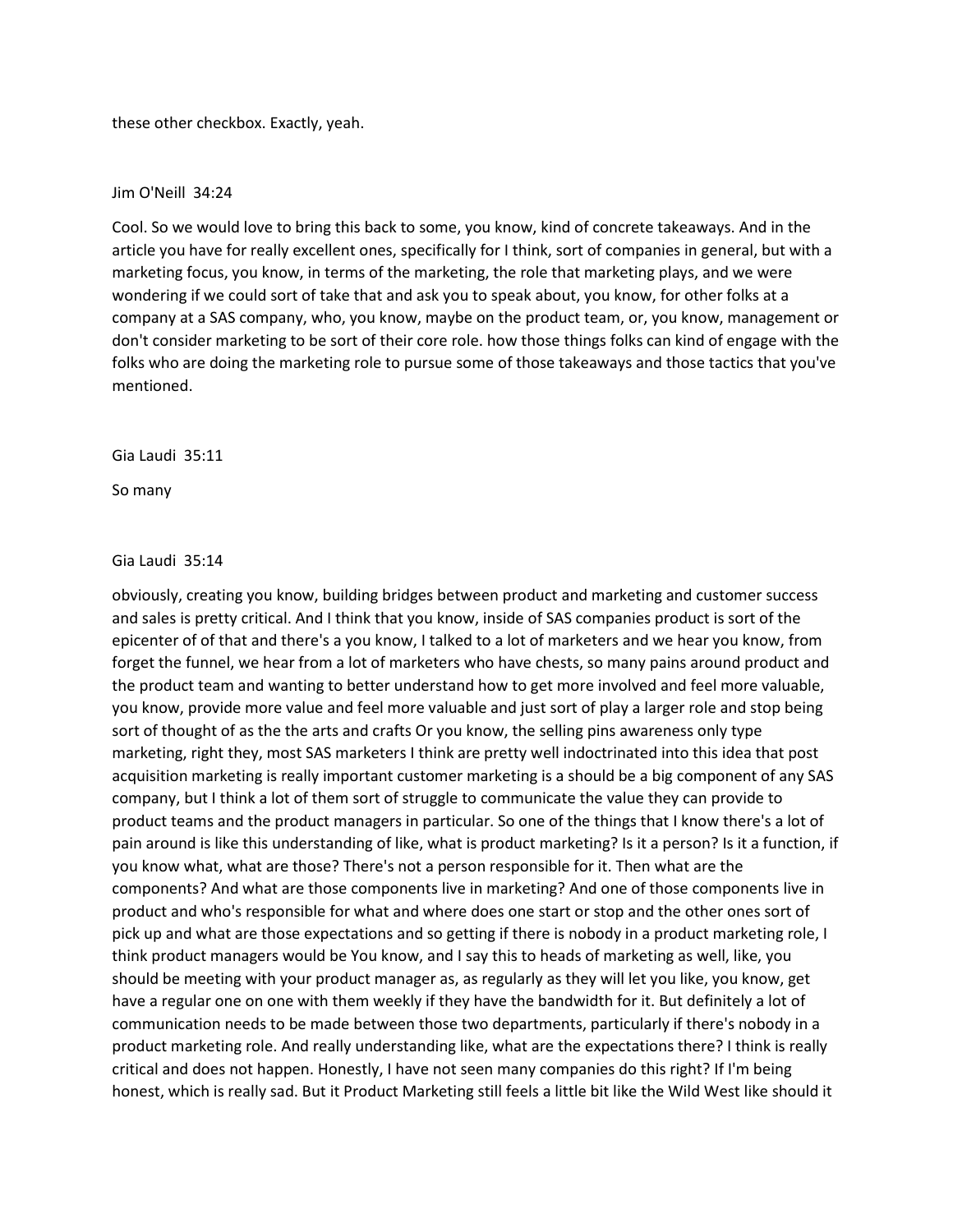live in Perth? Should I live in product should live in marketing, you know, should it live in either one of those departments like should it be its own little island like there's just so many different ways to address it that I think in absence of somebody in that role, or an absence of of having a sort of clear process for this having a really close ties between Product Marketing, I think it's all This is really critical. And I would add customer success to that as well. Because obviously, you can't have one without the other. So that clarifying the role of product marketing, or at least the function of product marketing, involving marketing earlier in

## Gia Laudi 38:17

product launches, and even Actually, I would even back up further than that into the product roadmap and why decisions are being made about the product. It's, it happens a lot that like the business case, for a certain feature, for example, is like lost over time and fails to get communicated to marketing. And so marketing is like, Alright, so we've got this feature like we're doing with this thing, who is this forward? And what was the idea behind this and why did product think this was a good idea? And it just landed in my lap all of a sudden, and now I'm expected to go sell this thing and I'm going to disappoint the entire company. If I can't get you know, people jazzed about this and my, you know, the, the my favorite sort of going Two sort of solution to that is the tiered product launches approach, which I know that intercom has talked about quite a bit. HubSpot talks about it sometimes as well this sort of like a p one p two p three before having being like, very well defined within a company, I think serves both product and marketing very, very well if you can get that defined. My favorite example of like, when that went really well, for me when I was in house leading up marketing was when I knew that my product teams expectation for a certain launch weren't on marketing at all, like it was like, it was like a, I don't remember what the launch was. This probably is testament to the fact that it wasn't a like public facing. I think it was actually a speed thing. They rolled this thing out and they knew like, we're not writing press releases about this. We're not even probably going to be telling our customers about this. But we're for product is a huge deal needs to be celebrated and so they've celebrated it accordingly. Like there wasn't any Eyes on marketing or customer marketing like Why didn't you tell? Why didn't you scream this from a mountain top like there's nothing to say about this. And so having that understanding between product and marketing customer success, I think is really really critical. That's an extreme example. But the you know, the the intercom, the P the P one p two p threes, I don't even know what it's called, like the tiered launches, I think go a really long way to solving a lot of communications problem communication problems. Also another thing that I would love to see more product teams do. I can obviously ramble on about this, like all day long is an Theresa Torres from product talk. She has a opportunity solution tree that she talks about for product teams and making decisions about product development product strategy, that if some if my like product manager or any product manager could like communicate that back to marketing

Gia Laudi 40:58 could help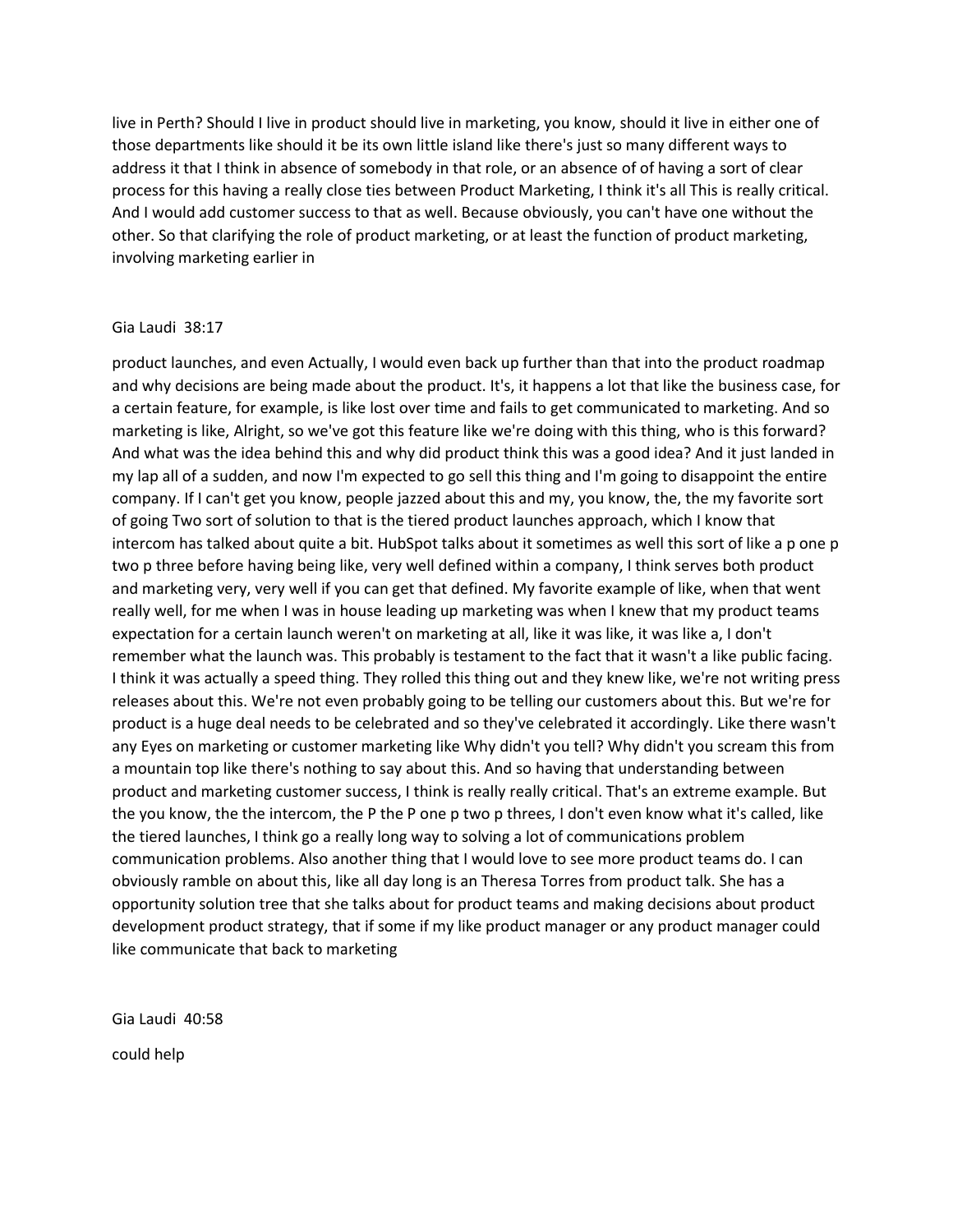## Gia Laudi 41:00

So, so much in sort of connecting dots and fixing the lines of communications between all departments, not just marketing and product, obviously, sharing customer research, the you know, the the findings and sort of making that research and the customer data collected accessible to marketing, I think is critical and very, very often left out. Often I'm talking to marketers who are like, I know, I should be running more targeted onboarding campaigns, but I don't know what job my customer had. I don't know when they do. I don't know what what they're doing inside the product had no visibility into that. And so obviously, that's a huge opportunity that almost every company could stand to benefit from and build on. And then obviously, I'd say customer experience mapping process and co creating that is the other sort of big opportunity to build up a co created foundational sort of piece that everybody can actually understand their role in I think is another really critical sort of resource to build.

# Heather O'Neill 42:06

Yeah, definitely a lot of really great ideas there. And it's funny because you say marketing gets dumped with these updates. And they don't know why I feel like that happens to product teams a lot to or somebody else somewhere else made a decision. And half of product team is like fighting to like, Hey, could you tell us what we're actually solving here? Because we might be able to solve it better. That's why you hired us. And so I think that it's funny that that's also something that happens in marketing. I also think

# Gia Laudi 42:33

so imagine what happens when it's down all of a sudden marketing's like, Okay, if product doesn't know why.

# Heather O'Neill 42:40

or telephone for sure, you know, um, I also think that something I talk about a lot is when you do a product launch, please go train your customer service on the how it works now because they're getting so many calls and they don't know either. And I also say and tune your sales people but now also entering your market. People like please make sure everybody knows what's happening here. Don't just go. Okay, well, we built it and we get it. So we're launching it. And I think that's an important part. Yeah, probably.

# Gia Laudi 43:09

Yeah. I mean, if if you have a product marketer that lives inside the product team, then you you've got a built in sort of solution for that, right? Like that person's core responsibility is making sure that customer success and customer support and marketing and sales have all those answers. But an absence of that, then, that I mean, that 100% false of Product Manager, and obviously serves no one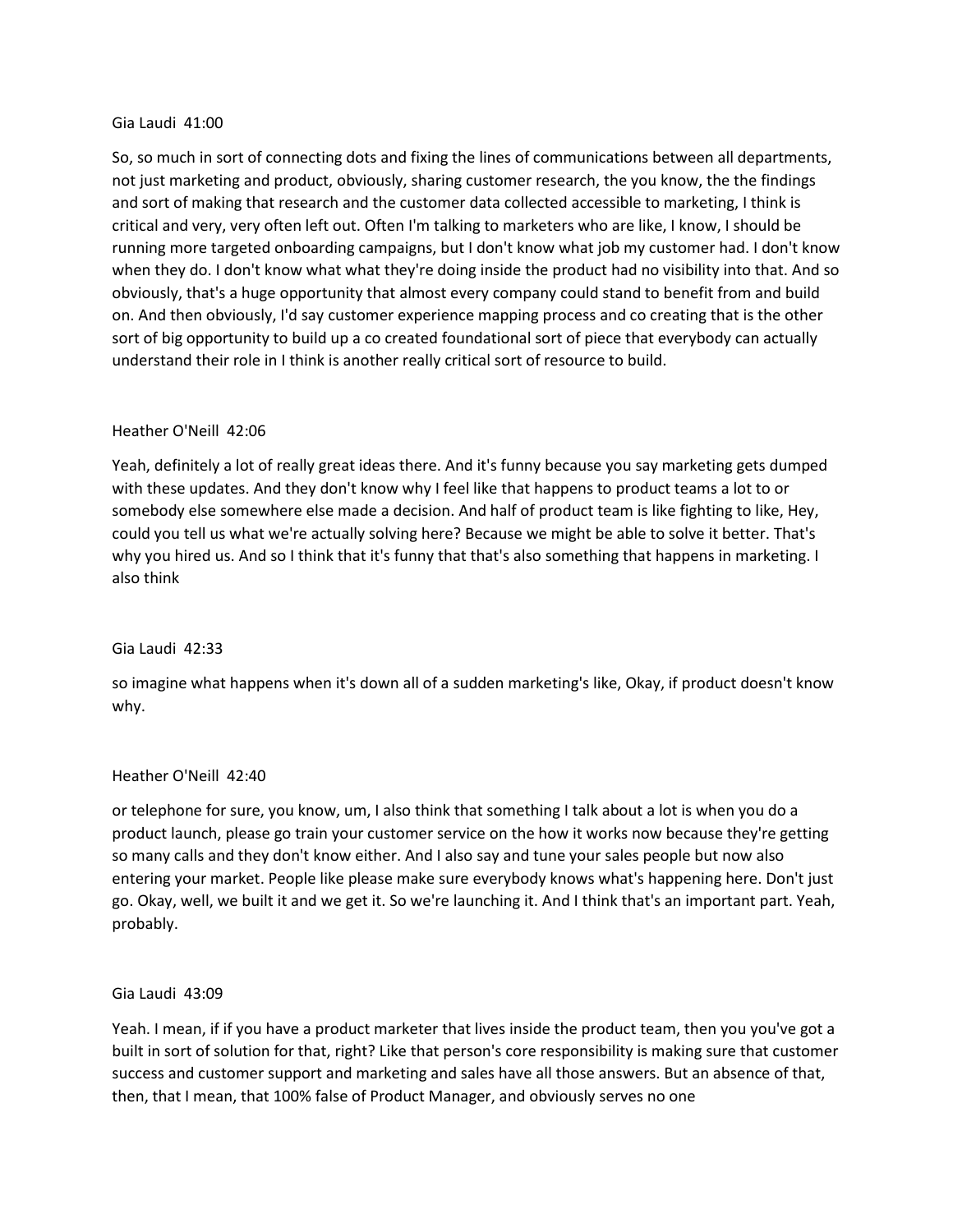## Heather O'Neill 43:34

that lives only inside product, right? Yeah, for sure. So GO before we go, I know that you and your business partner, Claire soul, and trop have just launched something new and exciting, and I wanted to just give you a quick minute to share that with our audience before we go.

## Gia Laudi 43:50

Sure. Awesome. Thanks. Yeah. So Claire, and I've been working together for a number of years on these SAS marketing workshops. Forget the funnel and We were working sort of independently, as with companies, Claire in a more sort of project based approach and me and a more sort of one on one coaching and mentoring sort of advisory approach. And recently, which is kind of silly, because in retrospect, like we should have done this a long time ago. But Claire's sort of deep expertise and customer insight, and mine on the sort of operational side of things are just such a natural match. And we've sort of married the two, not only, not only sort of skill sets and experience but also approaches to working with companies. So we're now offering growth, road mapping for SAS companies to address a lot of these core problems that, you know, haven't been solved for because, you know, maybe a company is coming out of its initial sort of traction phase or maybe the the, the team doesn't have, you know, the experience to execute on the necessarily, or maybe there's just sort of a lack of understanding what customers need or where that those biggest levers are. And so we're like, we absolutely love, love, love, like doing this work and helping companies with this. So it's like, we have a hard time sort of holding ourselves back from this type of work, which is the best kind of work to do, obviously. Yeah. So it's really awesome that we're sort of, you know, combining our powers now to to help solve all of these problems for for SAS companies.

# Heather O'Neill 45:28

Yeah, absolutely. And I can't wait. I do recommend anybody who's out there listening. definitely connect with Claire and Jia. The link will be below in the comments or if you're listening on Spotify or iTunes, you can go to tech thinking aloud, calm and find all the details there. Yeah, I want to thank you for being such a wonderful guest. It's been absolutely lovely to talk with you to hear all your insights and to have this conversation. So thank you so much for joining and for writing an article.

## Gia Laudi 45:55

Thank you so much. I was so excited to be on here and and to be a part of it.

Heather O'Neill 46:02